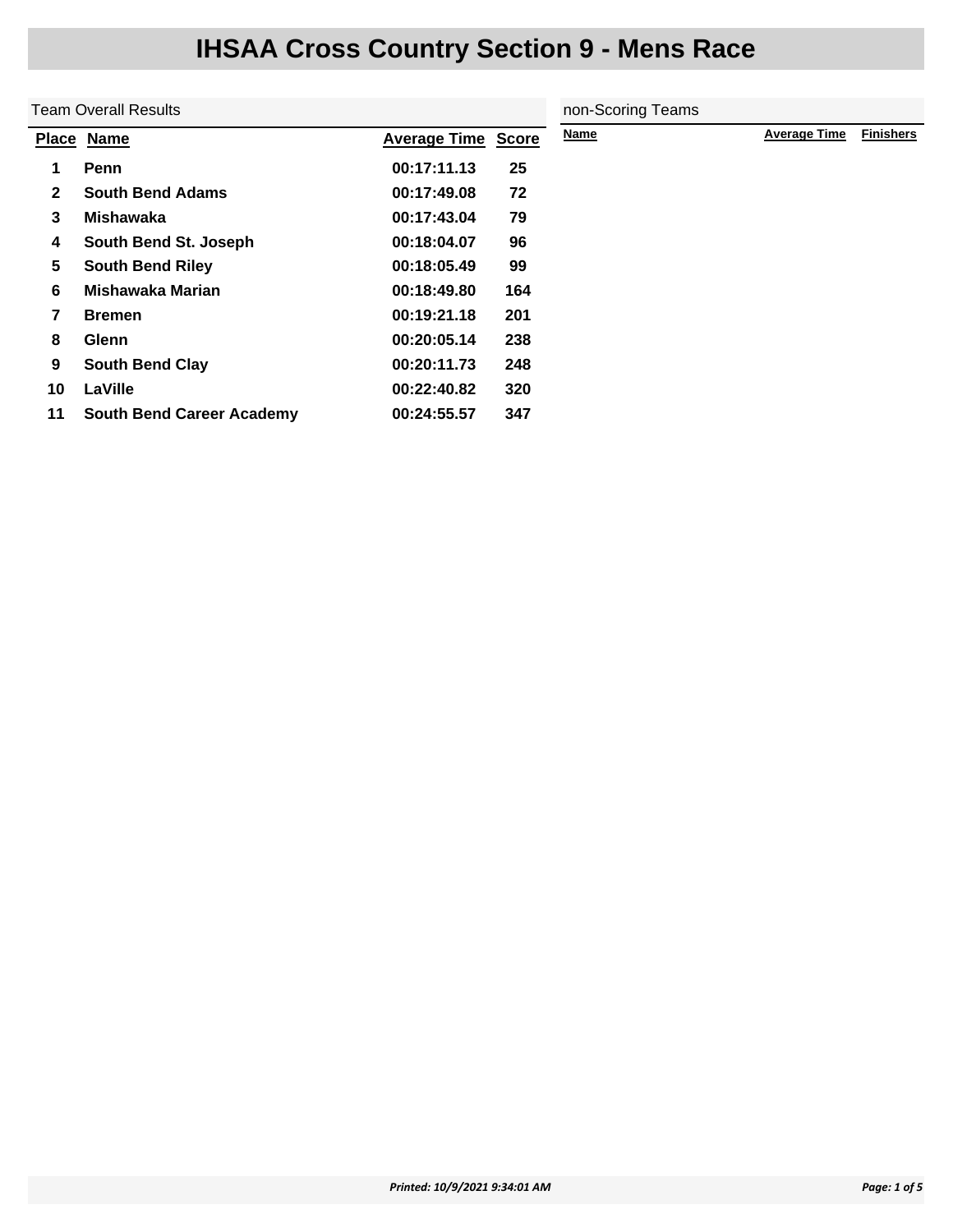#### Team Results

|              | <b>Place Team Name</b>  |                         |      |                               | <b>Average Time</b> | # of Finishers Team Score |                |
|--------------|-------------------------|-------------------------|------|-------------------------------|---------------------|---------------------------|----------------|
| 1            | Penn                    |                         |      |                               | 00:17:11.13         | 7                         | 25             |
|              | <b>Team Position</b>    | <b>Overall Position</b> | Bib# | Name                          |                     | <b>Chip Time</b>          | Score          |
|              | 1                       | 1                       | 615  | <b>Mariano Retzloff</b>       |                     | 00:16:34.30               | 1              |
|              | $\mathbf 2$             | 4                       | 616  | <b>Carter Kaser</b>           |                     | 00:17:07.21               | 4              |
|              | 3                       | 5                       | 625  | Jason Juarez                  |                     | 00:17:14.96               | 5              |
|              | 4                       | 6                       | 626  | <b>Nicholas Probst</b>        |                     | 00:17:21.37               | 6              |
|              | 5                       | 9                       | 621  | <b>Elijah Poorman</b>         |                     | 00:17:37.84               | 9              |
|              | 6                       | 18                      | 619  | <b>William Mickelson</b>      |                     | 00:18:04.11               | (18)           |
|              | $\overline{7}$          | 21                      | 623  | Aidan Probst                  |                     | 00:18:07.02               | (21)           |
| $\mathbf{2}$ | <b>South Bend Adams</b> |                         |      |                               | 00:17:49.08         | 7                         | 72             |
|              | <b>Team Position</b>    | <b>Overall Position</b> | Bib# | Name                          |                     | <b>Chip Time</b>          | <b>Score</b>   |
|              | 1                       | $\overline{7}$          | 685  | <b>Dylan Hockx</b>            |                     | 00:17:26.41               | $\overline{7}$ |
|              | $\mathbf 2$             | 8                       | 684  | <b>Bol Agwick</b>             |                     | 00:17:34.29               | 8              |
|              | 3                       | 12                      | 687  | <b>Michael Camilleri</b>      |                     | 00:17:46.71               | 12             |
|              | 4                       | 22                      | 688  | <b>Grayson Wilson</b>         |                     | 00:18:08.05               | 22             |
|              | 5                       | 23                      | 689  | <b>Cole Evans</b>             |                     | 00:18:09.97               | 23             |
|              | 6                       | 26                      | 690  | Isaac Howk                    |                     | 00:18:14.84               | (26)           |
|              | 7                       | 39                      | 682  | Samuel Mischak                |                     | 00.19.05.20               | (39)           |
| 3            | <b>Mishawaka</b>        |                         |      |                               | 00:17:43.04         | $\overline{7}$            | 79             |
|              | <b>Team Position</b>    | <b>Overall Position</b> | Bib# | <b>Name</b>                   |                     | <b>Chip Time</b>          | <b>Score</b>   |
|              | 1                       | $\boldsymbol{2}$        | 636  | <b>Ryan Hoopingarner</b>      |                     | 00:16:42.14               | 2              |
|              | $\mathbf{2}$            | 3                       | 639  | <b>William Bauschke</b>       |                     | 00:16:54.33               | 3              |
|              | 3                       | 14                      | 640  | Dakota Jozwiak                |                     | 00:17:47.80               | 14             |
|              | 4                       | 20                      | 637  | <b>Toby Quintana</b>          |                     | 00:18:05.11               | 20             |
|              | 5                       | 40                      | 642  | Jonathan Waelbroeck           |                     | 00:19:05.84               | 40             |
|              | 6                       | 43                      | 638  | <b>Ethan Scott</b>            |                     | 00.19.26.73               | (43)           |
|              | 7                       | 45                      | 633  | Justin Szajko                 |                     | 00:19:36.07               | (45)           |
| 4            | South Bend St. Joseph   |                         |      |                               | 00:18:04.07         | $\overline{7}$            | 96             |
|              | <b>Team Position</b>    | <b>Overall Position</b> | Bib# | Name                          |                     | <b>Chip Time</b>          | <b>Score</b>   |
|              | 1                       | 13                      | 695  | <b>Gabriel Polaniecki</b>     |                     | 00:17:47.20               | 13             |
|              | 2                       | 15                      | 700  | <b>Carmelo Russo</b>          |                     | 00:18:00.21               | 15             |
|              | 3                       | 17                      | 694  | <b>Brendan Pruitt</b>         |                     | 00:18:01.73               | 17             |
|              | 4                       | 24                      | 90   | <b>Colten Brandt</b>          |                     | 00:18:11.35               | 24             |
|              | 5                       | 27                      | 88   | Joshua Frabutt                |                     | 00:18:19.89               | 27             |
|              | 6                       | 32                      | 697  | Alex Gutierrez-Herrera        |                     | 00:18:46.09               | (32)           |
|              | $\overline{7}$          | 38                      | 87   | Charlie Weber                 |                     | 00:18:56.81               | (38)           |
| 5            | <b>South Bend Riley</b> |                         |      |                               | 00:18:05.49         | $\overline{7}$            | 99             |
|              | <b>Team Position</b>    | <b>Overall Position</b> | Bib# | Name                          |                     | <b>Chip Time</b>          | <b>Score</b>   |
|              | 1                       | 10                      | 923  | <b>Austin Whittrock</b>       |                     | 00:17:41.13               | 10             |
|              | 2                       | 16                      | 606  | <b>Ethan Vandezande</b>       |                     | 00:18:01.20               | 16             |
|              | 3                       | 19                      | 604  | <b>Riley Fuerbringer</b>      |                     | 00:18:04.93               | 19             |
|              | 4                       | 25                      | 610  | <b>Luke Hanson-Phipps</b>     |                     | 00:18:14.41               | 25             |
|              | 5                       | 29                      | 608  | <b>Christopher Ashley</b>     |                     | 00:18:25.81               | 29             |
|              | 6                       | 31                      | 605  | <b>Brody Goetz</b>            |                     | 00:18:40.86               | (31)           |
|              | $\overline{7}$          | 41                      | 601  | <b>Isiah Rivas</b>            |                     | 00:19:06.95               | (41)           |
| 6            | <b>Mishawaka Marian</b> |                         |      |                               | 00:18:49.80         | 7                         | 164            |
|              | <b>Team Position</b>    | <b>Overall Position</b> | Bib# | Name                          |                     | <b>Chip Time</b>          | <b>Score</b>   |
|              | 1                       | 11                      | 845  | <b>Stephen Rice</b>           |                     | 00:17:46.00               | 11             |
|              | 2                       | 33                      | 95   | <b>Logan Stevens</b>          |                     | 00:18:49.64               | 33             |
|              |                         |                         |      | Printed: 10/9/2021 9:34:01 AM |                     |                           | Page: 2 of 5   |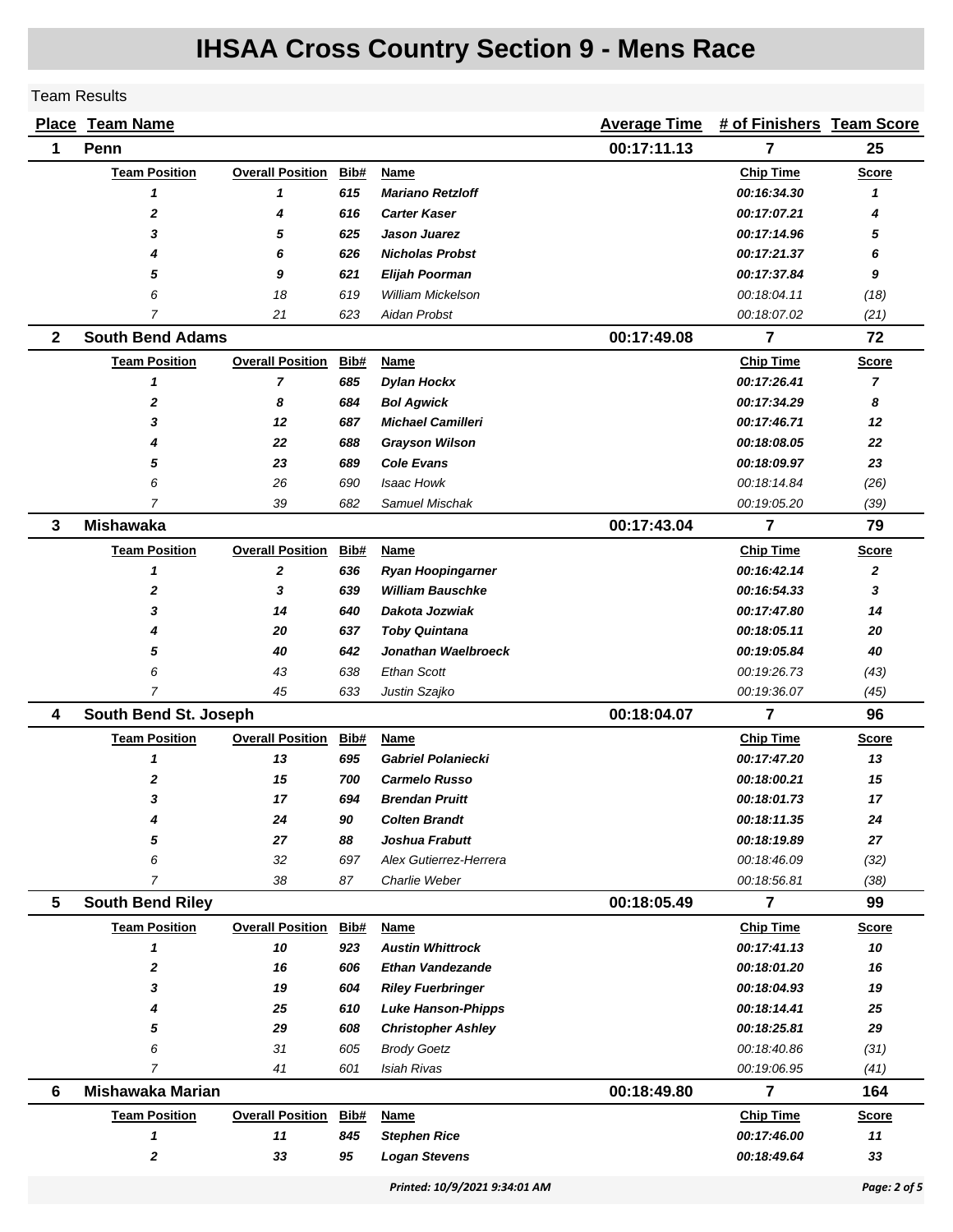|                | 3                                | 34                      | 97         | Ricardo Ramirez-Quijada                         |             | 00:18:49.88                | 34           |
|----------------|----------------------------------|-------------------------|------------|-------------------------------------------------|-------------|----------------------------|--------------|
|                | 4                                | 42                      | 846        | Abraham Kloska                                  |             | 00:19:16.16                | 42           |
|                | 5                                | 44                      | 915        | <b>Andrew Rice</b>                              |             | 00:19:27.30                | 44           |
|                | 6                                | 51                      | 841        | Joseph Hunckler                                 |             | 00:20:18.35                | (51)         |
|                | $\overline{7}$                   | 52                      | 834        | Gabriel Wood                                    |             | 00:20:22.44                | (52)         |
| $\overline{7}$ | <b>Bremen</b>                    |                         |            |                                                 | 00:19:21.18 | 7                          | 201          |
|                | <b>Team Position</b>             | <b>Overall Position</b> | Bib#       | <b>Name</b>                                     |             | <b>Chip Time</b>           | <b>Score</b> |
|                | 1                                | 28                      | 652        | <b>Aaron Douglass</b>                           |             | 00:18:23.23                | 28           |
|                | 2                                | 35                      | 654        | <b>Matt Urbina</b>                              |             | 00:18:50.51                | 35           |
|                | 3                                | 37                      | 661        | <b>Lextin Willis</b>                            |             | 00:18:55.63                | 37           |
|                | 4                                | 47                      | 657        | <b>Keegan Miller</b>                            |             | 00:19:49.73                | 47           |
|                | 5                                | 54                      | 659        | <b>Jackson Gilmer</b>                           |             | 00:20:46.79                | 54           |
|                | 6                                | 56                      | 650        | James Wordleman                                 |             | 00:20:53.40                | (56)         |
|                | 7                                | 60                      | 651        | lan Russell                                     |             | 00:21:22.60                | (60)         |
| 8              | Glenn                            |                         |            |                                                 | 00:20:05.14 | 7                          | 238          |
|                | <b>Team Position</b>             | <b>Overall Position</b> | Bib#       | <b>Name</b>                                     |             | <b>Chip Time</b>           | <b>Score</b> |
|                | 1                                | 30                      | 664        | <b>Blake Malstaff</b>                           |             | 00:18:33.43                | 30           |
|                | 2                                | 48                      | 670        | <b>Ryan Shoue</b>                               |             | 00:19:58.30                | 48           |
|                | 3                                | 50                      | 671        | <b>Carter Dupont</b>                            |             | 00:20:15.91                | 50           |
|                | 4                                | 53                      | 668        | <b>Dylan Albright</b>                           |             | 00:20:41.21                | 53           |
|                | 5                                | 57                      | 662        | <b>John Schmalzried</b>                         |             | 00:20:56.84                | 57           |
|                | 6                                | 58                      | 667        | Kegan Kaminski                                  |             | 00:20:57.80                | (58)         |
|                | 7                                | 63                      | 665        | William Baldwin                                 |             | 00:21:29.93                | (63)         |
| 9              | <b>South Bend Clay</b>           |                         |            |                                                 | 00:20:11.73 | 6                          | 248          |
|                |                                  |                         |            |                                                 |             |                            |              |
|                | <b>Team Position</b>             | <b>Overall Position</b> | Bib#       | Name                                            |             | <b>Chip Time</b>           | <b>Score</b> |
|                | $\mathbf{1}$                     | 36                      | 649        | <b>Andrew Hanson</b>                            |             | 00:18:55.51                | 36           |
|                | 2                                | 46                      | 646        | <b>Addison Nally</b>                            |             | 00:19:38.03                | 46           |
|                | 3                                | 49                      | 645        | Julian Garcia                                   |             | 00:20:06.32                | 49           |
|                | 4                                | 55                      | 648        | <b>Deven Caparell</b>                           |             | 00:20:52.32                | 55           |
|                | 5                                | 62                      | 644        | <b>Noah Stone</b>                               |             | 00:21:26.48                | 62           |
|                | 6                                | 68                      | 647        | Seth Horban                                     |             | 00:23:43.25                | (68)         |
| 10             | LaVille                          |                         |            |                                                 | 00:22:40.82 | 7                          | 320          |
|                | <b>Team Position</b>             | <b>Overall Position</b> | Bib#       | Name                                            |             | <b>Chip Time</b>           | <b>Score</b> |
|                | 1                                | 59                      | 680        | <b>Samuel Lillie</b>                            |             |                            | 59           |
|                | 2                                | 61                      | 675        |                                                 |             | 00:21:10.44<br>00:21:24.52 | 61           |
|                | 3                                | 65                      | 678        | <b>Colin Christy</b><br><b>Charles Lemberis</b> |             | 00:22:41.83                | 65           |
|                |                                  | 66                      |            |                                                 |             | 00:22:47.45                | 66           |
|                | 5                                | 69                      | 677<br>674 | <b>Alex Menting</b><br><b>Matthew Schaefer</b>  |             | 00:25:19.86                | 69           |
|                | 6                                | 71                      | 679        | <b>Wesley Hall</b>                              |             | 00:27:16.56                | (71)         |
|                | $\overline{7}$                   | 73                      | 676        | Isaac Lillie                                    |             | 00:29:59.77                | (73)         |
| 11             | <b>South Bend Career Academy</b> |                         |            |                                                 | 00:24:55.57 | $\overline{\mathbf{4}}$    | 347          |
|                | <b>Team Position</b>             | <b>Overall Position</b> | Bib#       | <b>Name</b>                                     |             | <b>Chip Time</b>           | <b>Score</b> |
|                | 1                                | 64                      | 630        | <b>William Roggow</b>                           |             | 00:22:33.26                | 64           |
|                | 2                                | 67                      | 632        | <b>Mason Hall</b>                               |             | 00:22:51.35                | 67           |
|                | 3                                | 70                      | 629        | <b>Liam Potter</b>                              |             | 00:26:22.92                | 70           |
|                |                                  | 72                      | 631        | <b>Connor Noble</b>                             |             | 00:27:54.77                | 72           |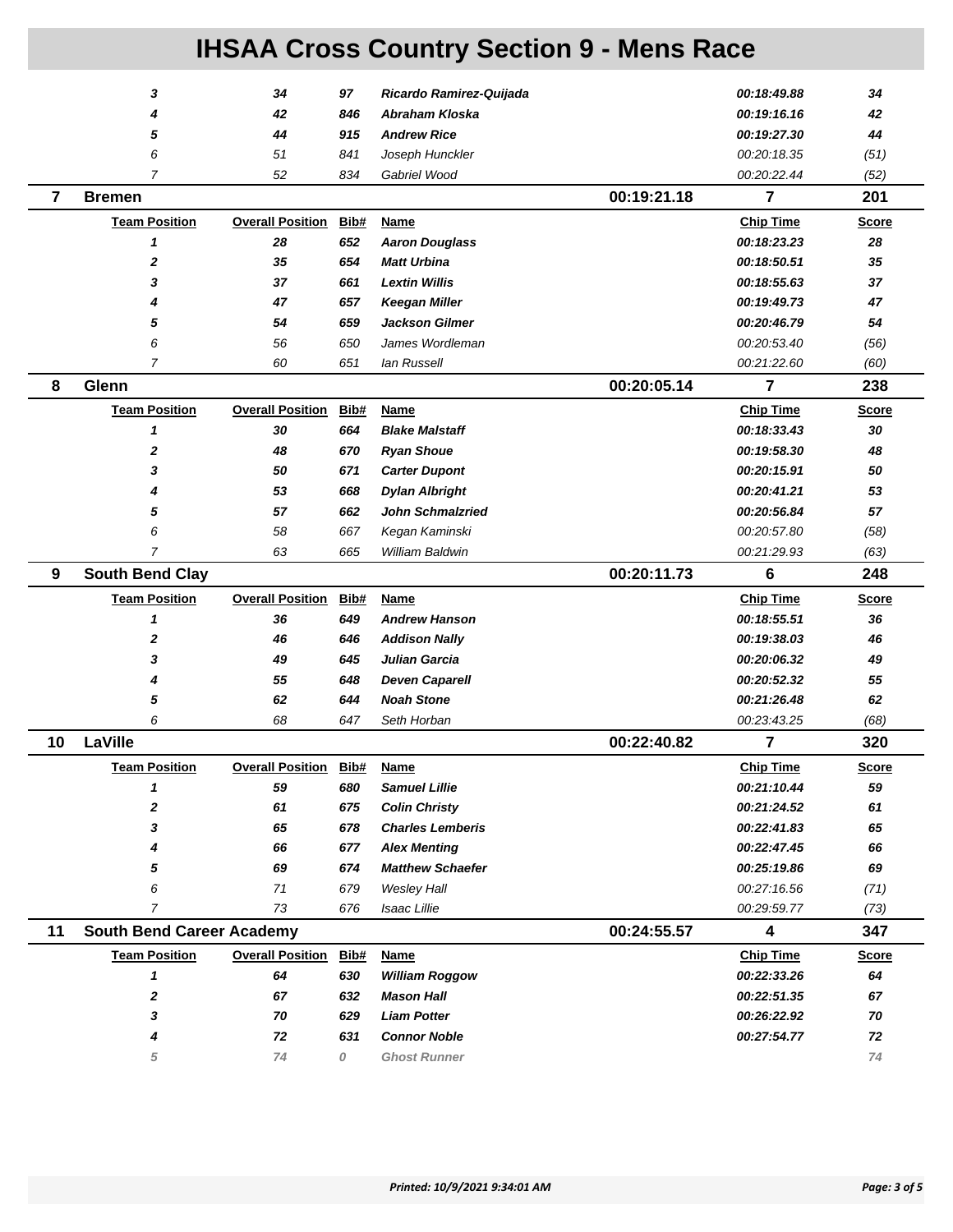#### Individual Overall Results

| <b>Overall</b> | <b>Score</b> |     | <b>Bib# Name</b>          | <b>Class</b> | <b>Chip Time</b> | Team                    |
|----------------|--------------|-----|---------------------------|--------------|------------------|-------------------------|
| 1              | 1            | 615 | <b>Mariano Retzloff</b>   | <b>FR</b>    | 00:16:34.30      | Penn                    |
| 2              | 2            | 636 | <b>Ryan Hoopingarner</b>  | <b>FR</b>    | 00:16:42.14      | Mishawaka               |
| 3              | 3            | 639 | <b>William Bauschke</b>   | FR           | 00:16:54.33      | Mishawaka               |
| 4              | 4            | 616 | <b>Carter Kaser</b>       | FR           | 00:17:07.21      | Penn                    |
| 5              | 5            | 625 | Jason Juarez              | FR           | 00:17:14.96      | Penn                    |
| 6              | 6            | 626 | <b>Nicholas Probst</b>    | FR           | 00:17:21.37      | Penn                    |
| 7              | 7            | 685 | <b>Dylan Hockx</b>        | FR           | 00:17:26.41      | <b>South Bend Adams</b> |
| 8              | 8            | 684 | <b>Bol Agwick</b>         | FR           | 00:17:34.29      | <b>South Bend Adams</b> |
| 9              | 9            | 621 | Elijah Poorman            | FR           | 00:17:37.84      | Penn                    |
| 10             | 10           | 923 | <b>Austin Whittrock</b>   | FR           | 00:17:41.13      | <b>South Bend Riley</b> |
| 11             | 11           | 845 | <b>Stephen Rice</b>       | FR           | 00:17:46.00      | Mishawaka Marian        |
| 12             | 12           | 687 | <b>Michael Camilleri</b>  | FR           | 00:17:46.71      | <b>South Bend Adams</b> |
| 13             | 13           | 695 | <b>Gabriel Polaniecki</b> | FR           | 00:17:47.20      | South Bend St. Joseph   |
| 14             | 14           | 640 | Dakota Jozwiak            | FR           | 00:17:47.80      | Mishawaka               |
| 15             | 15           | 700 | <b>Carmelo Russo</b>      | FR           | 00:18:00.21      | South Bend St. Joseph   |
| 16             | 16           | 606 | Ethan Vandezande          | FR           | 00:18:01.20      | <b>South Bend Riley</b> |
| 17             | 17           | 694 | <b>Brendan Pruitt</b>     | FR           | 00:18:01.73      | South Bend St. Joseph   |
| 18             | (18)         | 619 | William Mickelson         | FR           | 00:18:04.11      | Penn                    |
| 19             | 19           | 604 | <b>Riley Fuerbringer</b>  | <b>FR</b>    | 00:18:04.93      | <b>South Bend Riley</b> |
| 20             | 20           | 637 | <b>Toby Quintana</b>      | FR           | 00:18:05.11      | Mishawaka               |
| 21             | (21)         | 623 | Aidan Probst              | FR           | 00:18:07.02      | Penn                    |
| 22             | 22           | 688 | <b>Grayson Wilson</b>     | FR           | 00:18:08.05      | <b>South Bend Adams</b> |
| 23             | 23           | 689 | <b>Cole Evans</b>         | FR           | 00:18:09.97      | <b>South Bend Adams</b> |
| 24             | 24           | 90  | <b>Colten Brandt</b>      | FR           | 00:18:11.35      | South Bend St. Joseph   |
| 25             | 25           | 610 | <b>Luke Hanson-Phipps</b> | FR           | 00:18:14.41      | <b>South Bend Riley</b> |
| 26             | (26)         | 690 | Isaac Howk                | FR           | 00:18:14.84      | South Bend Adams        |
| 27             | 27           | 88  | Joshua Frabutt            | FR           | 00:18:19.89      | South Bend St. Joseph   |
| 28             | 28           | 652 | <b>Aaron Douglass</b>     | FR           | 00:18:23.23      | <b>Bremen</b>           |
| 29             | 29           | 608 | <b>Christopher Ashley</b> | FR           | 00:18:25.81      | <b>South Bend Riley</b> |
| 30             | 30           | 664 | <b>Blake Malstaff</b>     | FR           | 00:18:33.43      | Glenn                   |
| 31             | (31)         | 605 | <b>Brody Goetz</b>        | FR           | 00:18:40.86      | South Bend Riley        |
| 32             | (32)         | 697 | Alex Gutierrez-Herrera    | FR           | 00.18.46.09      | South Bend St. Joseph   |
| 33             | 33           | 95  | <b>Logan Stevens</b>      | FR           | 00:18:49.64      | Mishawaka Marian        |
| 34             | 34           | 97  | Ricardo Ramirez-Quijada   | FR           | 00:18:49.88      | <b>Mishawaka Marian</b> |
| 35             | 35           | 654 | <b>Matt Urbina</b>        | FR           | 00:18:50.51      | Bremen                  |
| 36             | 36           | 649 | <b>Andrew Hanson</b>      | FR           | 00:18:55.51      | <b>South Bend Clay</b>  |
| 37             | 37           | 661 | <b>Lextin Willis</b>      | FR           | 00:18:55.63      | <b>Bremen</b>           |
| 38             | (38)         | 87  | Charlie Weber             | FR           | 00.18.56.81      | South Bend St. Joseph   |
| 39             | (39)         | 682 | Samuel Mischak            | FR           | 00:19:05.20      | South Bend Adams        |
| 40             | 40           | 642 | Jonathan Waelbroeck       | FR           | 00:19:05.84      | <b>Mishawaka</b>        |
| 41             | (41)         | 601 | <b>Isiah Rivas</b>        | FR           | 00:19:06.95      | South Bend Riley        |
| 42             | 42           | 846 | Abraham Kloska            | FR           | 00:19:16.16      | <b>Mishawaka Marian</b> |
| 43             | (43)         | 638 | Ethan Scott               | FR           | 00:19:26.73      | Mishawaka               |
| 44             | 44           | 915 | <b>Andrew Rice</b>        | <b>FR</b>    | 00:19:27.30      | <b>Mishawaka Marian</b> |
| 45             | (45)         | 633 | Justin Szajko             | FR           | 00:19:36.07      | Mishawaka               |
| 46             | 46           | 646 | <b>Addison Nally</b>      | FR           | 00:19:38.03      | <b>South Bend Clay</b>  |
| 47             | 47           | 657 | <b>Keegan Miller</b>      | FR           | 00:19:49.73      | <b>Bremen</b>           |
| 48             | 48           | 670 | <b>Ryan Shoue</b>         | FR           | 00:19:58.30      | Glenn                   |
| 49             | 49           | 645 | Julian Garcia             | FR           | 00:20:06.32      | <b>South Bend Clay</b>  |
| 50             | 50           | 671 | <b>Carter Dupont</b>      | FR           | 00:20:15.91      | <b>Glenn</b>            |
| 51             | (51)         | 841 | Joseph Hunckler           | FR           | 00:20:18.35      | Mishawaka Marian        |